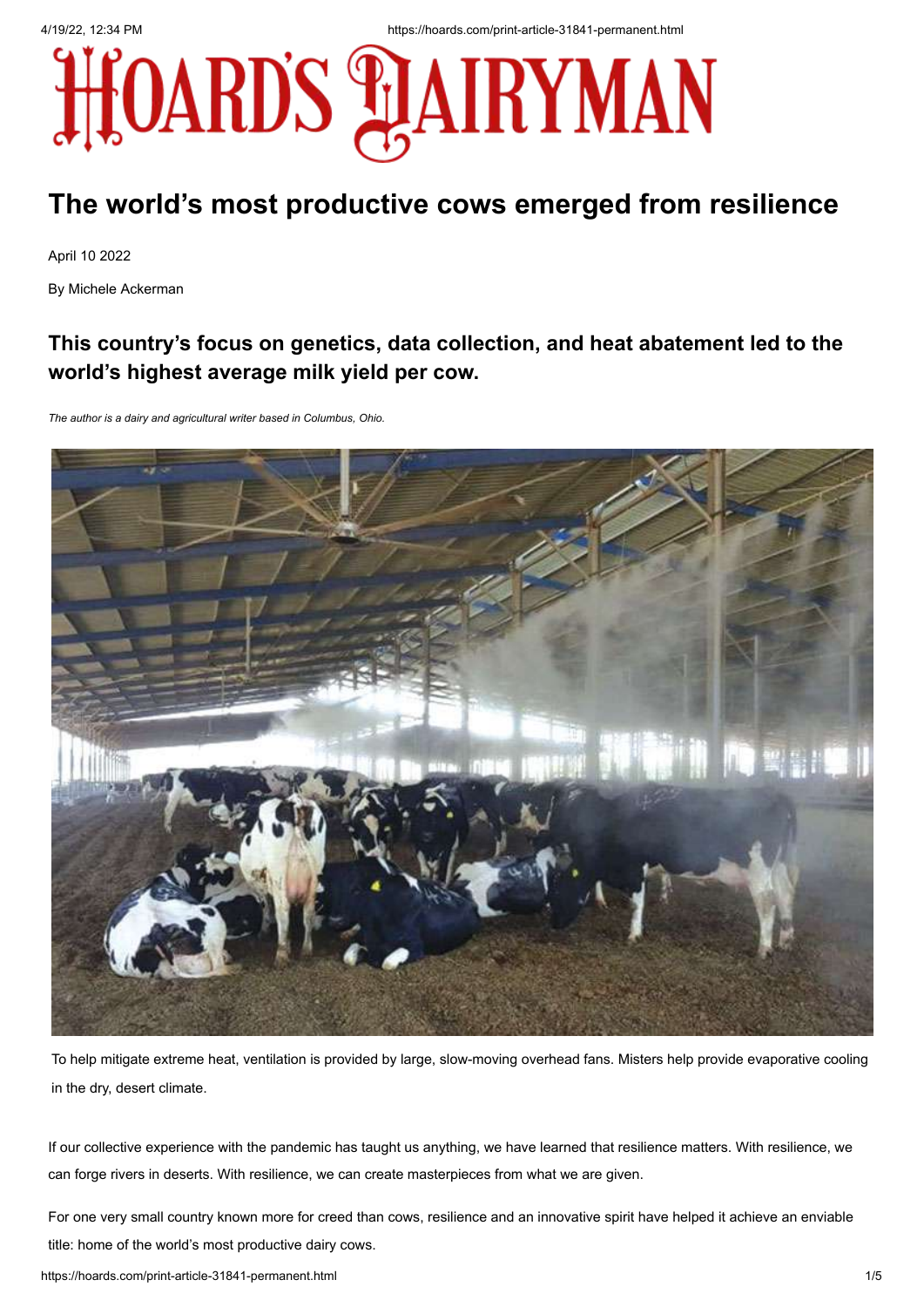This country, Israel, has led the world in annual per cow production since the 1990s. Today, the 115,000 cows in the national herd produce 26,288 pounds of milk, 1,010 pounds of fat, and 880 pounds of protein each year on average. All of this can be found in a country of 550 square miles, about the size of New Jersey, our fourth-smallest state.

Much of the genetic base for these cows traces to cattle purchased from the United States in the early 1950s. By breeding the American Holstein-Friesian to the local cow, the Israelis developed a bovine suited to their region. By taming their environment, they created an oasis in a desert. And by working together and sharing information, they developed tools that advanced the Israeli Holstein to world leader status.

### **In the beginning**

As recently as 100 years ago, there were few domestic dairy cows in the Promised Land. The "milk" in "a land flowing with milk and honey" came primarily from goats and sheep. The birth of the modern dairy industry in Israel coincides with the birth of Israel itself following World War II.

During this time, hundreds of thousands of Jewish refugees, many survivors of the Holocaust, fled to the region then known as the British Mandate of Palestine. In November 1947, the United Nations (UN) General Assembly adopted a plan that partitioned the area into two states: one Jewish and the other Arab. In May 1948, Jewish leaders declared independence for the State of Israel; the conflict known as the "War of Independence" ensued. Israel was admitted to the UN as a full member the following year.

The new nation was a blend of cultures from the Middle East and eastern European. Immigrants brought with them a taste for fluid milk and products made from cow's milk. But the environment was hardly hospitable to the European dairy breeds of which they were familiar. The land in Israel was either swampy, rocky, or arid. With no lush pastures, little arable land, and a scarce water supply, the Israelis were forced to learn new ways to farm and find a different milk cow.

### **Creating the Israeli Holstein**

The Israeli Holstein of today was created through crossbreeding. Initially, small groups of cows and bulls were imported from Holland. The local Damascus cows were bred to the imported Dutch bulls, creating first-generation (F1) crosses. Their daughters were mated with other imported Dutch bulls, creating second-generation rotational (R2) crosses. These daughters were mated to Israeli Dutch bulls to create third-generation rotational (R3) crosses.

In 1946, the Israelis transitioned from Dutch to Holstein-Friesian bloodlines with the import of 70 head from Canada. These matings yielded the early Israeli Holstein. With the huge influx of Jewish immigrants post-war came a need for significant numbers of Holstein-Friesians. Most were sourced from the United States.

The first order for 700 heifers, cows, and bulls from the U.S. sailed from Newport News, Va., in November 1949 aboard the S.S. Pass Christian Victory. The Victory made two additional voyages with orders from the Jewish Agency Agricultural Department in the coming months. The cargo was tended by "seagoing cowboys," young members of the peace churches who jumped at the chance to make a trip of a lifetime.

In all, Israel imported about 18,600 American head, all made possible in part by post-war grants from the U.S. government. The Israeli dairy herd grew to 100,000 cows by the late 1950s.

The Israeli Holstein is slightly smaller than its American counterpart at maturity. It is bred for production, longevity, fertility, and an ability to withstand heat and humidity.

### **A communal business model**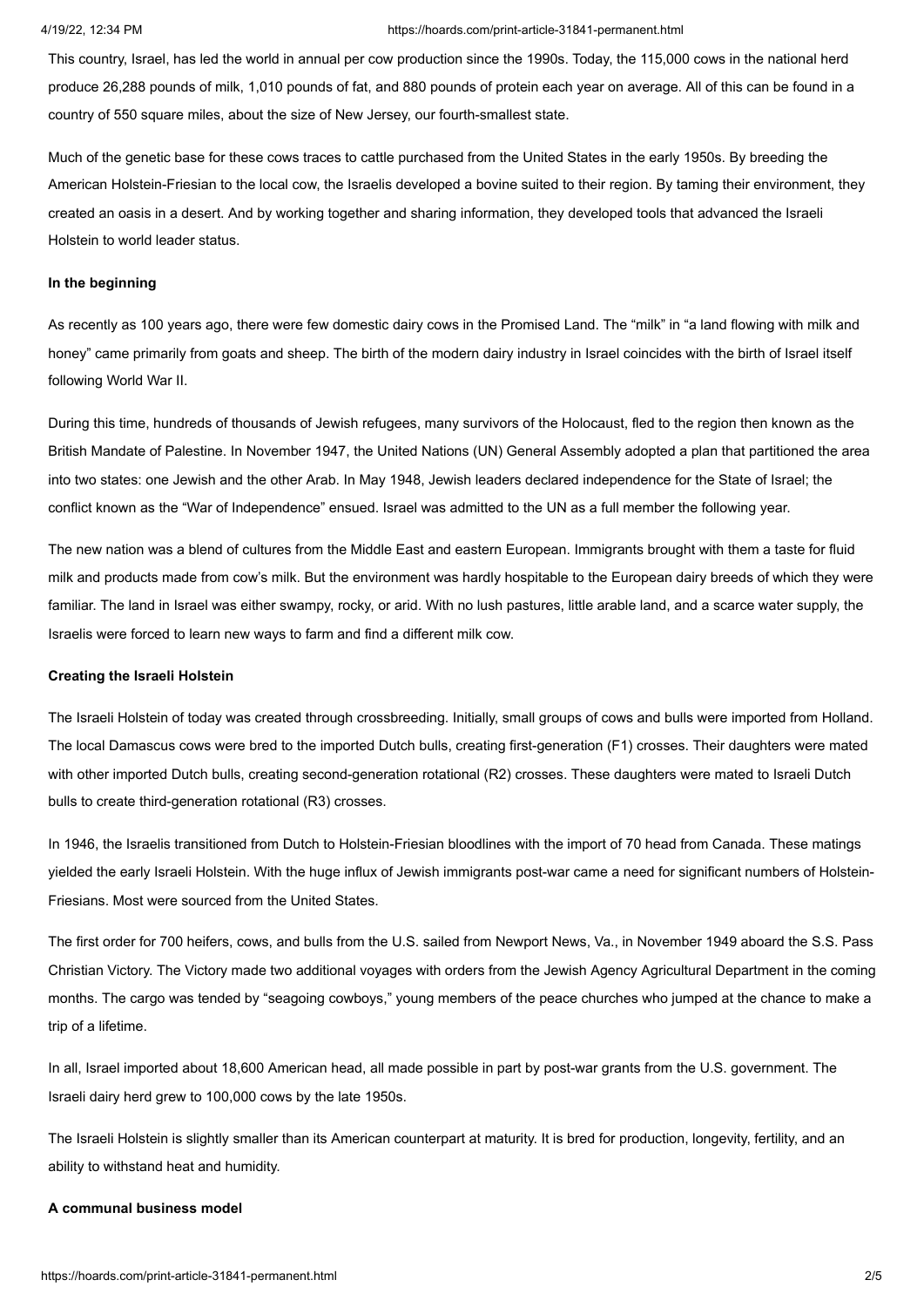The Jews who emigrated to Israel left behind everything, including their occupations. Though well-trained and educated, farmers they were not. Ironically, this may have suited them well as they brought no preconceived ideas about farming to Israel.

Their mode was to work together, assimilate into the two farming concepts already in place — the kibbutz and the moshav — and build a dairy industry.

The kibbutz, a collective community with communally owned wealth, gave immigrants a place to live and a fresh start. Unique to Israel, the first kibbutz was established in 1912 with a dairy herd. The concept is contemporary even now, with kibbutzim pioneering much of the dairy technology used around the world today. The 163 community farms in Israel produce 58% of the country's total milk production. Annual per cow production is 27,284 pounds milk, with tests of 3.6% fat and 3.3% protein.

The moshav is a farming village that resembles a kibbutz. Machinery is shared, supplies purchased collectively, and products marketed cooperatively. However, each family maintains its own household and works its own land. The 521 moshavim, considered family farms by American standards, produce 41% of total milk production. Annual per cow production is 25,472 pounds milk, with tests of 3.7% fat and 3.3% protein.

The mindset of shared assets has also extended to information. The integrated data system managed by the Israeli Cattle Breeders' Association (ICBA) is a computer techie's dream. Not only does it include information on nearly every cow in the Israeli herd, but information on its ancestors and progeny as well. It is a significant database because nearly all cows are registered, classified for conformation, production tested, artificially bred by Sion (the country's genetics organization), and cared for by a single veterinary service. Nearly all farms contribute herd management information to the ICBA as do the national milk laboratory and slaughterhouses across Israel.

The whole is indeed greater than the sum of its parts. This collaboration has made possible the development of powerful, multidisciplinary tools for herd management. As well, by focusing on the entire industry, the bell-shaped curve for production per cow in Israel looks very different than it does in other parts of the world, where outliers can substantially impact the average.

### **Tackling Mother Nature**

A robust dairy industry also hinged on overcoming the hurdles of too little water and too much heat and humidity.

Precipitation in Israel occurs only in winter in the north and very seldom, if ever, in the south. The country has led the way in conserving conventional resources and using nonconventional resources. About 80% of water is recycled for agriculture and public works; virtually every household uses desalinated water. Israeli companies invented drip-irrigation and technology that generates drinking water from the air.

Water scarcity influences the dairy ration as well. Because most traditional forages require irrigation, cows are fed a low-forage diet of 33% to 35% dry matter based on wheat. Crop is seeded in November, harvested in April as silage, and stored in concrete bunkers. Wheat and oat hays are the main forages for dry cows; wheat straw is the main forage for heifers. Nearly all grains and by-products are imported.

Most farms feed a total mixed ration (TMR) to all animals. These TMRs are produced at 20 regional feed centers across the country and delivered to farms twice daily. A central cooperative for storage of homegrown forages and purchased feed has been in place since the 1960s to reduce feed and machinery costs and homogenize ration quality.

Temperatures in Israel during the summer hover around 86°F, with humidity of 50% to 90%. Cows are housed in large, covered loafing sheds lightly bedded with composted manure. Ventilation is provided by large, slow-moving overhead fans. The cow cooling system, which typically occurs in the holding pen, was developed nearly 30 years ago. Each session is a five-minute cycle consisting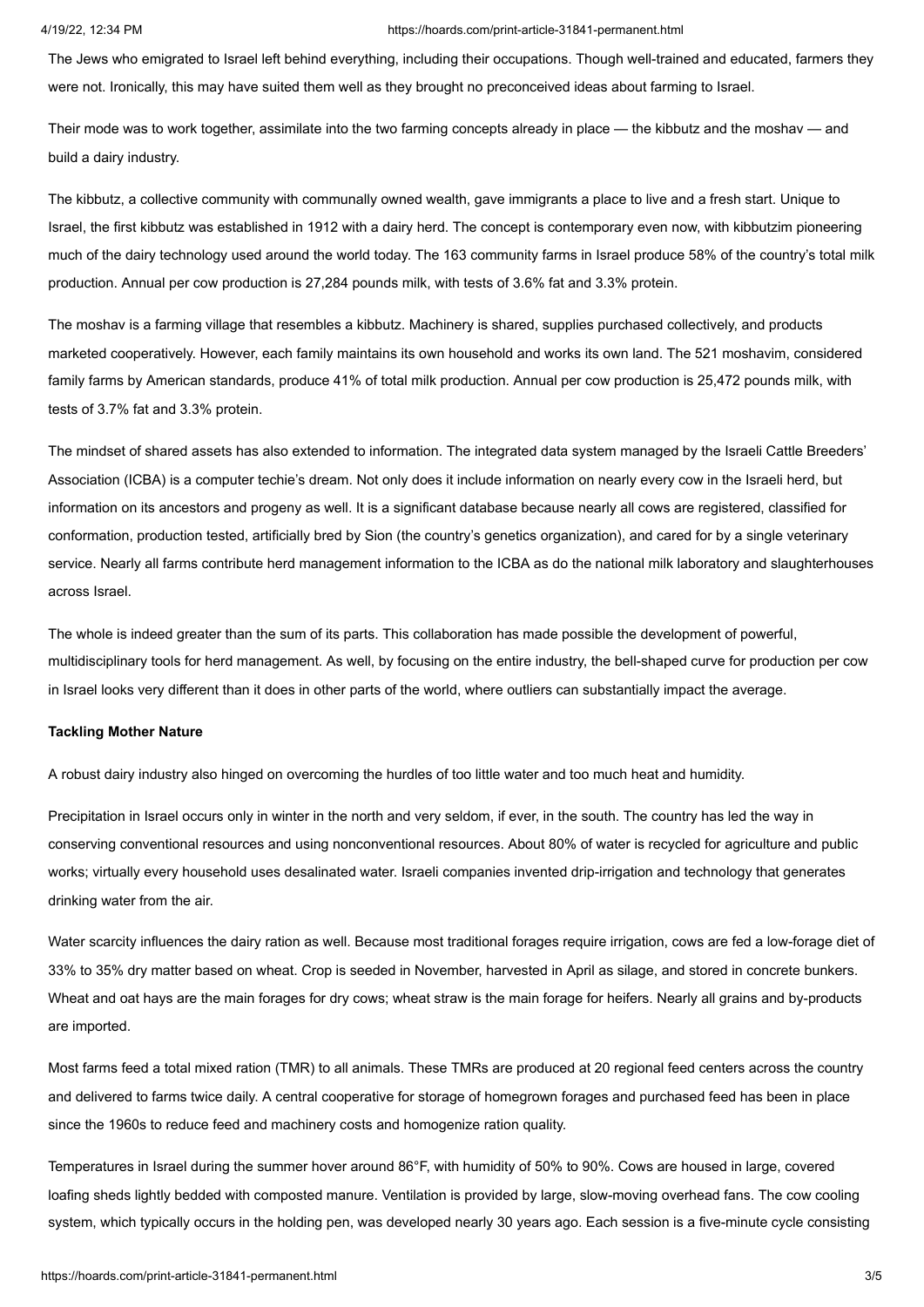of 30 seconds of direct watering of cows, followed by 4.5 minutes of forced ventilation. Sessions are provided five to seven times per day.

To further abate heat and humidity, heifers and cows are seasonally bred to calve from August through May to avoid peak milk and matings in the summer. Pedometers are used on most farms to detect estrus and improve conception rates.

Afimilk, the Israeli company that developed the pedometer, earned its reputation for state-of-the-art dairy technology as far back as 1977, when it marketed the first electronic milk meter. Afimilk also developed the first dairy herd management software and the first online milk analyzer with scientists from the Volcani Institute. Another industry first includes robotic milkers, initially installed in Israel in 1999.

### **Similar challenges**

Though dairy producers in Israel and America live nearly half a world apart, that distance gets closer each day as technology advances communication, travel becomes more accessible, and businesses operate on a global scale.

Their challenges now look remarkably similar, on and off the farm. Efforts to improve sustainability and reduce the carbon footprint impact production agriculture around the world. Labor challenges are universal. Global warming invokes calamities that pay no mind to borders. Plant-based alternatives to dairy are sprouting everywhere. And consumers in all developed nations increasingly expect transparency in business.

No matter where they live, successful dairy farmers are cut from the same fabric. They are well-trained, adopt technology, seek innovation, demand individual animal information, rely on automation, use management software, keep records, and are willing to share farm data and results.

### **Israeli Dairy School**

Among the institutions with aims to share the country's experience is the Israeli Dairy School, established in 2010 as a global training center for dairy professionals. Israeli Dairy School offers seminars for local dairy producers and international guests as the five-day Israeli Experience.

The Israeli Experience includes tours to Israeli farms and visits to Israeli sites. It could be described as the sweet spot where history, knowledge, and cows converge.

"From a learning standpoint, I appreciate seeing different approaches to common challenges and viewing problems from a different perspective," said Calvin Mast, a California dairy producer who participated in the January 2020 seminar. "This is not a typical, commercial Holy Land tour. It is a local experience, carried out by local experts explaining how they dairy, showing you their country, and discussing history in a personal, meaningful way."

"From this experience, we made new friends and developed deeper bonds with old friends," continued Mast. "We communicate regularly and look forward to future reunions."

Phil Kaatz, an extension educator with Michigan State University, is among the new friends Mast met in Israel. He agrees there are tidbits to be gleaned from the Israeli approach to dairying. On top of that he shared, "Where else can you experience the heritage of three world religions — Judaism, Muslim, and Christianity — and enjoy some of the most amazing food on the planet?"